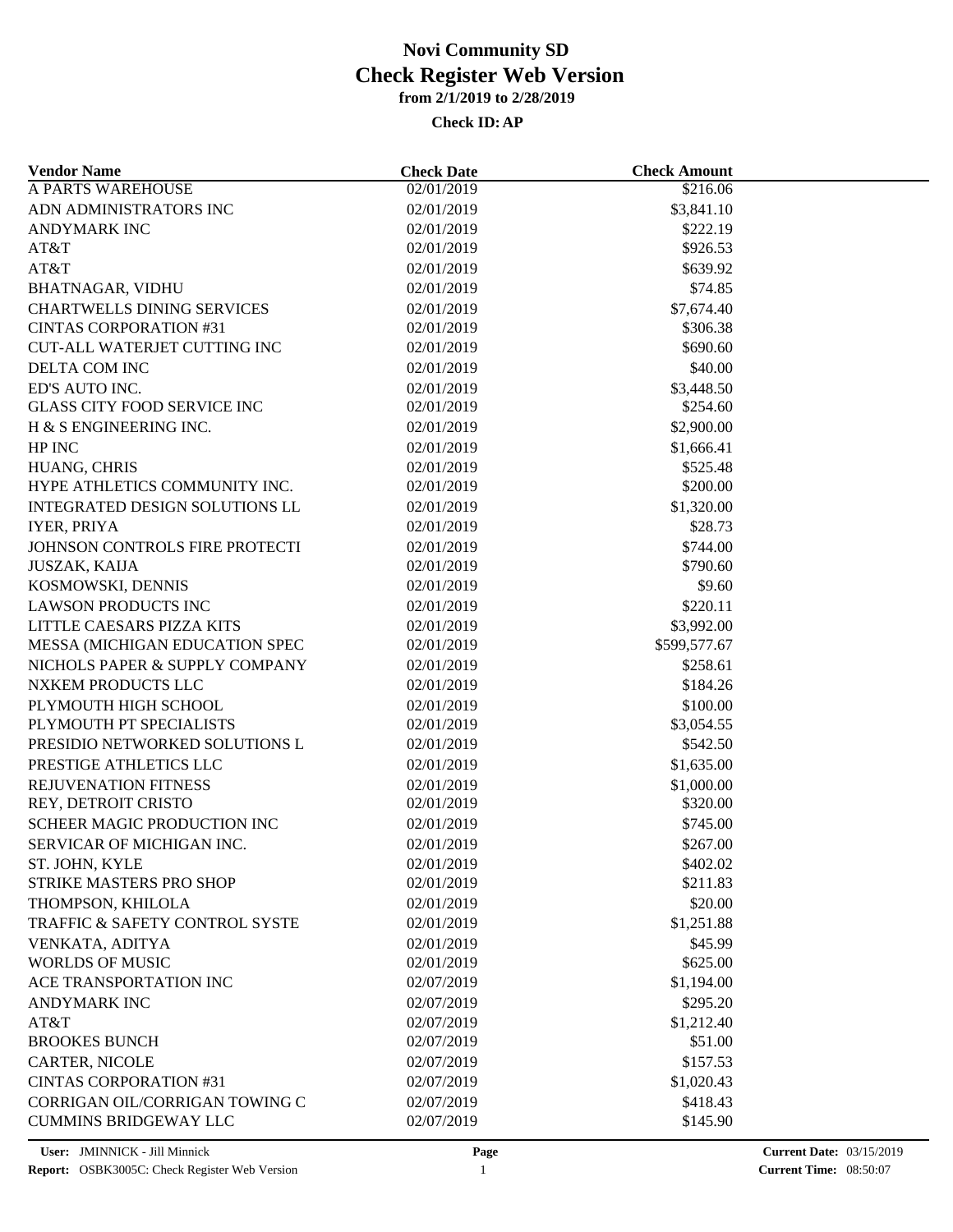| <b>Vendor Name</b>                                | <b>Check Date</b> | <b>Check Amount</b> |  |
|---------------------------------------------------|-------------------|---------------------|--|
| DEAF COMMUNITY ADVOCACY NETWOR                    | 02/07/2019        | \$222.00            |  |
| DIRECT ENERGY BUSINESS INC                        | 02/07/2019        | \$74,758.58         |  |
| <b>DTE ENERGY</b>                                 | 02/07/2019        | \$164.58            |  |
| <b>EBSCO INDUSTRIES INC</b>                       | 02/07/2019        | \$362.51            |  |
| <b>ENVIRO-CLEAN SERVICES INC</b>                  | 02/07/2019        | \$155,427.29        |  |
| FLEETPRIDE INC                                    | 02/07/2019        | \$61.87             |  |
| <b>GALE: A CENGAGE LEARNING CO</b>                | 02/07/2019        | \$4,521.93          |  |
| <b>GLASS CITY FOOD SERVICE INC</b>                | 02/07/2019        | \$381.40            |  |
| <b>GRANT, JANET OR TODD</b>                       | 02/07/2019        | \$205.32            |  |
| <b>GRIMES, BOB</b>                                | 02/07/2019        | \$1,558.00          |  |
| HOFFMAN, RHONDA                                   | 02/07/2019        | \$54.13             |  |
| HOKETT, CHARLES                                   | 02/07/2019        | \$30.00             |  |
| INTERIM HOME HEALTHCARE OF OAK                    | 02/07/2019        | \$5,816.25          |  |
| JACKSON TRUCK SERVICE INC                         | 02/07/2019        | \$1,148.05          |  |
| JIANG, WEI                                        | 02/07/2019        | \$20.00             |  |
| <b>JUMP START DJ'S</b>                            | 02/07/2019        | \$150.00            |  |
| LAPORTE, LISA                                     | 02/07/2019        | \$66.03             |  |
| LESSWAY, JENNIFER                                 | 02/07/2019        | \$23.39             |  |
| MATHESON TRI-GAS INC                              | 02/07/2019        | \$964.12            |  |
| MCDERMOTT, JACOB                                  | 02/07/2019        | \$153.47            |  |
| MCKAIG, HEATHER                                   | 02/07/2019        | \$284.18            |  |
| MIAT COLLEGE OF TECHNOLOGY                        | 02/07/2019        | \$724.46            |  |
|                                                   |                   |                     |  |
| <b>MICHIGAN DECA</b><br>MUSCO SPORTS LIGHTING LLC | 02/07/2019        | \$22.00             |  |
|                                                   | 02/07/2019        | \$82,500.00         |  |
| <b>OAKLAND SCHOOLS</b>                            | 02/07/2019        | \$226,843.75        |  |
| PEDIATRIC HEALTH CONSULTANTS I                    | 02/07/2019        | \$26,523.25         |  |
| PITSCO INC                                        | 02/07/2019        | \$17.55             |  |
| <b>RELIABLE DELIVERY</b>                          | 02/07/2019        | \$1,312.50          |  |
| ROGERS, TIMOTHY                                   | 02/07/2019        | \$423.69            |  |
| RUGG, ILONA                                       | 02/07/2019        | \$77.09             |  |
| SAVEN, VANESSA                                    | 02/07/2019        | \$51.39             |  |
| SCOTT, STACI                                      | 02/07/2019        | \$153.63            |  |
| <b>SEARS, LISA</b>                                | 02/07/2019        | \$136.48            |  |
| SOUND ENGINEERING INC                             | 02/07/2019        | \$226.00            |  |
| STEEH, ROBERT J.                                  | 02/07/2019        | \$231.44            |  |
| SURE RIDE TRANSPORATION LLC                       | 02/07/2019        | \$1,350.00          |  |
| THRUN LAW FIRM P.C.                               | 02/07/2019        | \$4,681.00          |  |
| TMP ARCHITECTURE INC                              | 02/07/2019        | \$7,143.43          |  |
| TOTAL PERFORMANCE TRAINING CEN                    | 02/07/2019        | \$1,018.00          |  |
| TRANSPORTATION ACCESSORIES CO                     | 02/07/2019        | \$187.34            |  |
| UNITY SCHOOL BUS PARTS INC                        | 02/07/2019        | \$404.71            |  |
| US FOODS INC                                      | 02/07/2019        | \$315.16            |  |
| VAN EIZENGA, JAMES                                | 02/07/2019        | \$504.00            |  |
| <b>VESCO OIL CORPORATION</b>                      | 02/07/2019        | \$352.25            |  |
| WALLED LAKE CONSOLIDATED SCHOO                    | 02/07/2019        | \$68,012.50         |  |
| WELLOCK, TRISHA                                   | 02/07/2019        | \$87.41             |  |
| WHEAT, MEAGHAN                                    | 02/07/2019        | \$112.50            |  |
| WILD CHILD ENVIRONMENTAL EDUCA                    | 02/07/2019        | \$60.00             |  |
|                                                   |                   |                     |  |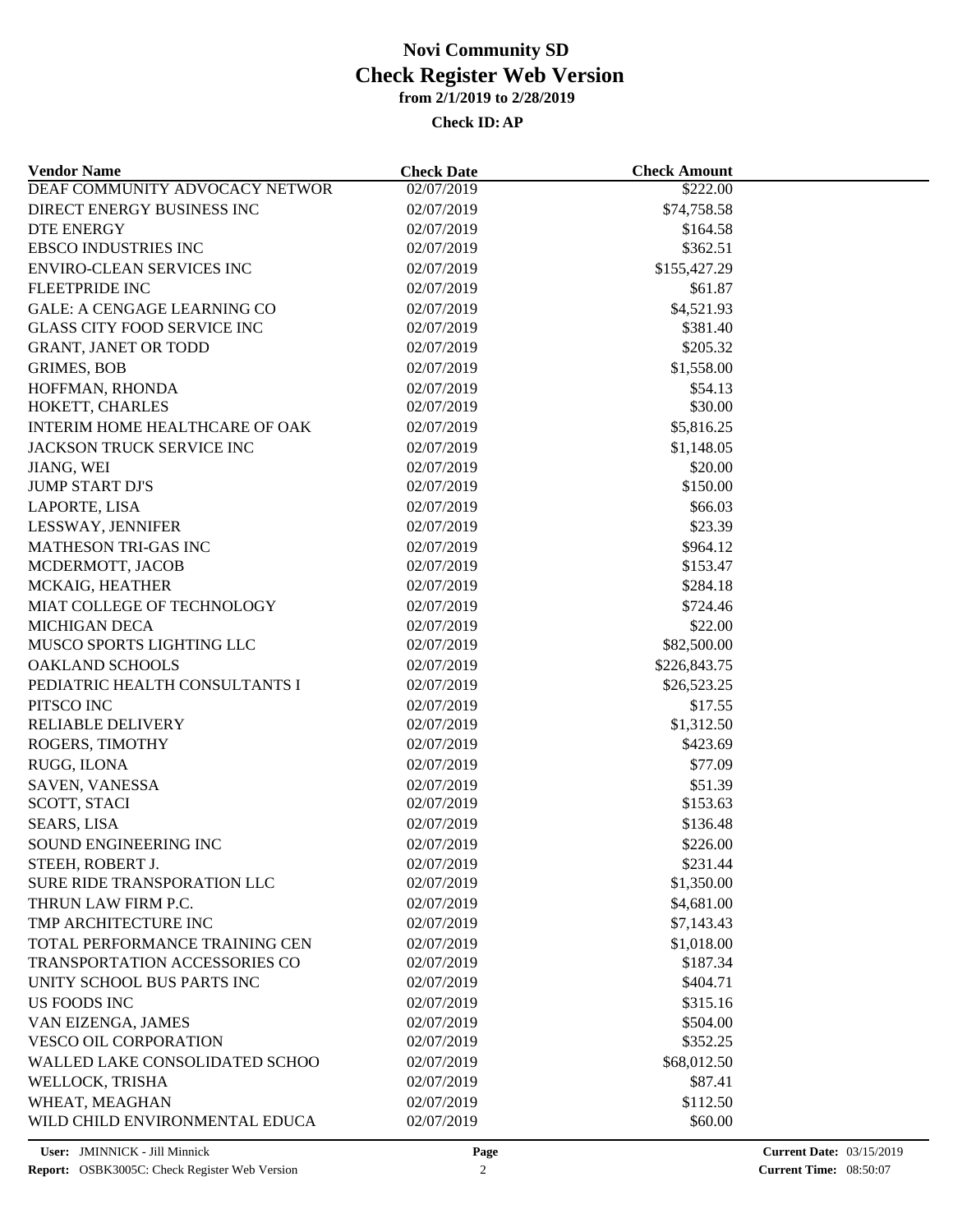| <b>Vendor Name</b>                        | <b>Check Date</b> | <b>Check Amount</b>    |  |
|-------------------------------------------|-------------------|------------------------|--|
| <b>WILKINSON, KAREN</b>                   | 02/07/2019        | \$174.82               |  |
| ZEBROWSKI, LANA                           | 02/07/2019        | \$473.90               |  |
| <b>BERNDT &amp; ASSOCIATES PC</b>         | 02/08/2019        | \$538.06               |  |
| <b>CHAPTER 13 TRUSTEE</b>                 | 02/08/2019        | \$50.00                |  |
| <b>MISDU</b>                              | 02/08/2019        | \$1,729.00             |  |
| PENNSYLVANIA HIGHER ED ASSISTA            | 02/08/2019        | \$170.10               |  |
| PIONEER CREDIT RECOVERY INC.              | 02/08/2019        | \$40.17                |  |
| UNITED STATES TREASURY                    | 02/08/2019        | \$62.00                |  |
| <b>ABC MANAGEMENT</b>                     | 02/08/2019        | \$64.00                |  |
| <b>BRUCE TURNER PHOTOGRAPHY</b>           | 02/08/2019        | \$500.00               |  |
| <b>CARLISLE, JAMES</b>                    | 02/08/2019        | \$194.00               |  |
| CEO IMAGING SYSTEMS INC                   | 02/08/2019        | \$1,793.00             |  |
| <b>CINTAS CORPORATION #31</b>             | 02/08/2019        | \$463.31               |  |
| <b>CORRION, KRISTIN</b>                   | 02/08/2019        | \$56.61                |  |
| <b>GANDI, KIRAN</b>                       | 02/08/2019        | \$2,928.47             |  |
| <b>GEDEON, JEFF</b>                       | 02/08/2019        | \$478.67               |  |
| HIRSHFIELD, LAURA JANINE                  | 02/08/2019        | \$943.43               |  |
| HOWELL HIGH SCHOOL                        | 02/08/2019        | \$300.00               |  |
| <b>JACKSON TRUCK SERVICE INC</b>          | 02/08/2019        | \$557.12               |  |
| JSE SCALE & EQUIPMENT INC                 | 02/08/2019        | \$125.00               |  |
| KOLC, SARA                                | 02/08/2019        | \$687.05               |  |
| KURZER, STEPHANIE                         | 02/08/2019        | \$114.24               |  |
| LIFE INSURANCE COMPANY OF NORT            | 02/08/2019        |                        |  |
| MAHESWARAPPA, MANJUNATH KUMBAR            | 02/08/2019        | \$21,351.98<br>\$37.56 |  |
| <b>MARSHALL MUSIC</b>                     | 02/08/2019        | \$93.00                |  |
|                                           |                   |                        |  |
| MATHEWS, SAM                              | 02/08/2019        | \$167.44               |  |
| NARAYANAN, MOORTHY                        | 02/08/2019        | \$1,314.62             |  |
| NEELA, SAMEERA                            | 02/08/2019        | \$80.49                |  |
| <b>PEARSON</b>                            | 02/08/2019        | \$115.50               |  |
| RUGG, ILONA                               | 02/08/2019        | \$226.06               |  |
| SAGINAW VALLEY STATE UNIVERSIT            | 02/08/2019        | \$400.00               |  |
| <b>SERVICE SPORTS</b>                     | 02/08/2019        | \$284.00               |  |
| STARK, KEN                                | 02/08/2019        | \$456.99               |  |
| STEC, SHELBY                              | 02/08/2019        | \$450.46               |  |
| TEEGALA, NIRANJAN                         | 02/08/2019        | \$392.18               |  |
| TOFILSKI, WILLIAM RAYMOND                 | 02/08/2019        | \$4,290.00             |  |
| VALECHA, TEJ                              | 02/08/2019        | \$97.95                |  |
| VELLUCCI, MARK ANDREW                     | 02/08/2019        | \$768.98               |  |
| WEIGEL-HUBLER, NICHOLAS                   | 02/08/2019        | \$41.96                |  |
| WILKINS, RENEE                            | 02/08/2019        | \$47.87                |  |
| WU, GUOBIN                                | 02/08/2019        | \$321.59               |  |
| <b>AT&amp;T MOBILITY</b>                  | 02/14/2019        | \$1,986.73             |  |
| <b>BIBERSTEIN, JOAN</b>                   | 02/14/2019        | \$180.00               |  |
| <b>CHARTWELLS DINING SERVICES</b>         | 02/14/2019        | \$146,653.25           |  |
| <b>CITY OF NOVI TREASURER'S OFFIC</b>     | 02/14/2019        | \$1,236.50             |  |
| <b>COMMUNITY PUBLISHING &amp; MARKETI</b> | 02/14/2019        | \$800.00               |  |
| COTE, DANIEL                              | 02/14/2019        | \$73.75                |  |
| DETROIT METRO SKATE COUNCIL               | 02/14/2019        | \$810.00               |  |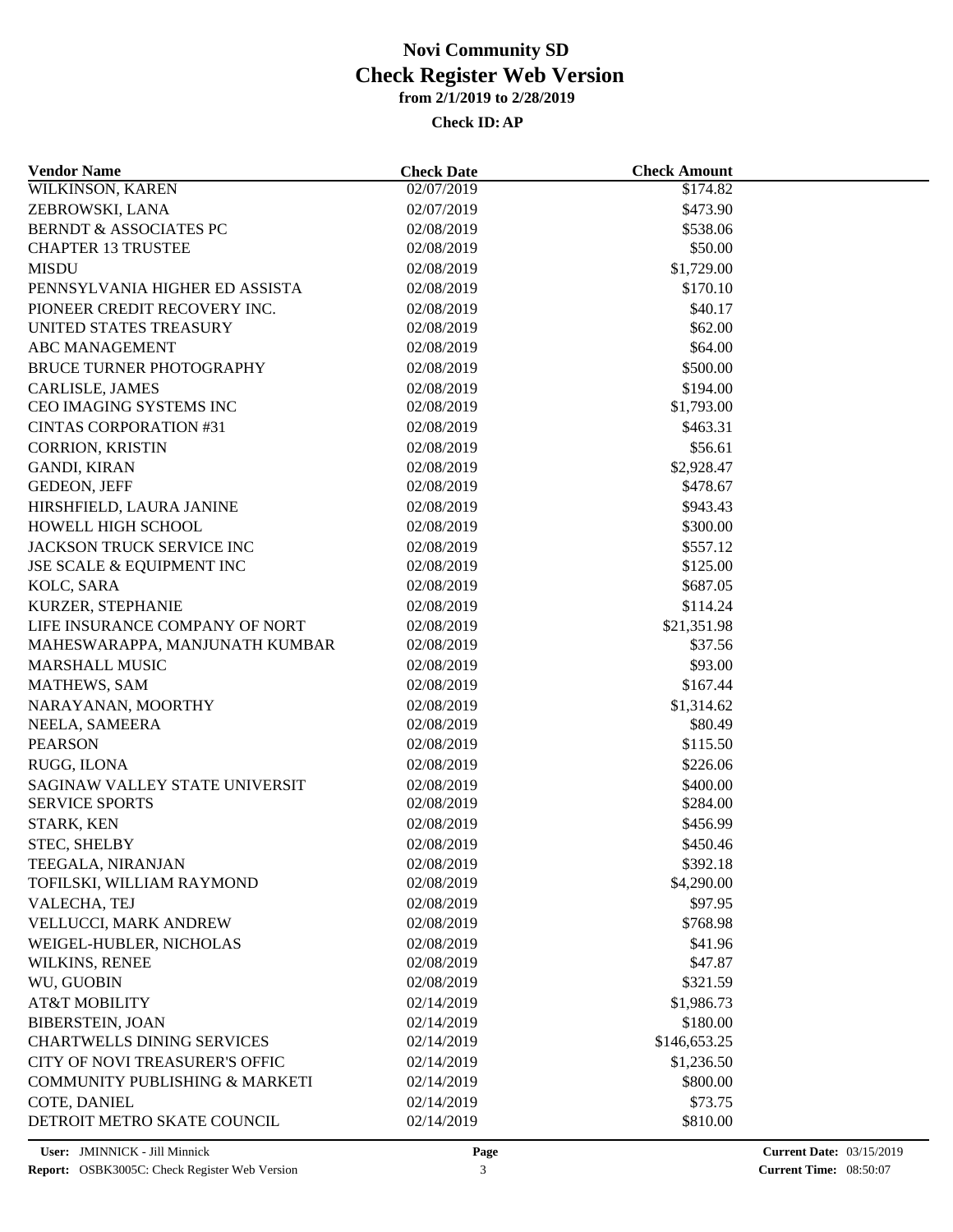| DETROIT SALT COMPANY L.C.      | 02/14/2019               | \$11,150.92  |
|--------------------------------|--------------------------|--------------|
| <b>DIGITAL SIGNUP</b>          | 02/14/2019               | \$1,236.20   |
| DRAGOO, MICHAEL                | 02/14/2019               | \$165.46     |
| <b>EA GRAPHICS</b>             | 02/14/2019               | \$180.00     |
| EDF ENERGY SERVICES LLC        | 02/14/2019               | \$41,436.85  |
| <b>EVER KOLD REFRIGERATION</b> | 02/14/2019               | \$850.00     |
| FIRE SYSTEMS OF MICHIGAN INC   | 02/14/2019               | \$1,425.00   |
| <b>GEORGE, SHIRLEY</b>         | 02/14/2019               | \$244.26     |
| <b>GIBBONS, SHEILA</b>         | 02/14/2019               | \$27.50      |
| GOFF, MELISSA                  | 02/14/2019               | \$709.69     |
| H & S ENGINEERING INC.         | 02/14/2019               | \$5,970.00   |
| HIRSHFIELD, LAURA JANINE       | 02/14/2019               | \$1,006.72   |
| HUNTINGTON NATIONAL BANK       | 02/14/2019               | \$1,300.00   |
| LLINICH, JULIA                 | 02/14/2019               | \$210.00     |
| LOCKWOOD, SAMANTHA             | 02/14/2019               | \$22.50      |
| LUSK & ALBERTSON P.L.C.        | 02/14/2019               | \$2,078.50   |
| <b>MACALLISTER RENTALS</b>     | 02/14/2019               | \$10,635.00  |
| MINDFUL OPPORTUNITIES LLC      | 02/14/2019               | \$500.00     |
| MOLNAR, KATE                   | 02/14/2019               | \$110.58     |
| MUDIGAL, ANIL                  | 02/14/2019               | \$588.05     |
| MUSCO SPORTS LIGHTING LLC      | 02/14/2019               | \$239,500.00 |
| NAGLE PAVING COMPANY           | 02/14/2019               | \$8,745.00   |
| NATIONAL BREAST CANCER FOUNDAT |                          | \$88.75      |
| NAUSHIIN, REZA                 | 02/14/2019<br>02/14/2019 | \$100.00     |
| NEFF MOTIVATION INC            | 02/14/2019               | \$3,956.15   |
|                                |                          |              |
| NORRIS, KIMBERLY R.            | 02/14/2019               | \$180.00     |
| <b>NOVI ICE ARENA</b>          | 02/14/2019               | \$9,195.00   |
| NUSSBAUM, TRACIE               | 02/14/2019               | \$72.00      |
| PLANTERRA CORPORATION          | 02/14/2019               | \$295.03     |
| PRISBY, NANCY                  | 02/14/2019               | \$35.99      |
| REJUVENATION FITNESS           | 02/14/2019               | \$1,000.00   |
| SAFEWAY SHREDDING LLC          | 02/14/2019               | \$85.00      |
| <b>SAMUELS, EMILY</b>          | 02/14/2019               | \$657.64     |
| SANDRA BIONDO & ASSOCIATES LLC | 02/14/2019               | \$1,500.00   |
| SAVELA, SARAH                  | 02/14/2019               | \$300.44     |
| SLOAN, ANGELA                  | 02/14/2019               | \$87.03      |
| TODAY'S UNIFORM INC            | 02/14/2019               | \$812.00     |
| TW SHIRTS                      | 02/14/2019               | \$237.50     |
| VELLUCCI, MARK ANDREW          | 02/14/2019               | \$552.73     |
| <b>VS AMERICA INC</b>          | 02/14/2019               | \$55,459.00  |
| WEBBER, RONALD J.              | 02/14/2019               | \$55.09      |
| WHEELER, DEANNA                | 02/14/2019               | \$124.91     |
| A PARTS WAREHOUSE              | 02/21/2019               | \$853.00     |
| ADN ADMINISTRATORS INC         | 02/21/2019               | \$3,841.10   |
| <b>ANDYMARK INC</b>            | 02/21/2019               | \$584.79     |
| ANGUS, STEVE                   | 02/21/2019               | \$47.35      |
| AT&T                           | 02/21/2019               | \$2,794.48   |
| AT&T                           | 02/21/2019               | \$639.92     |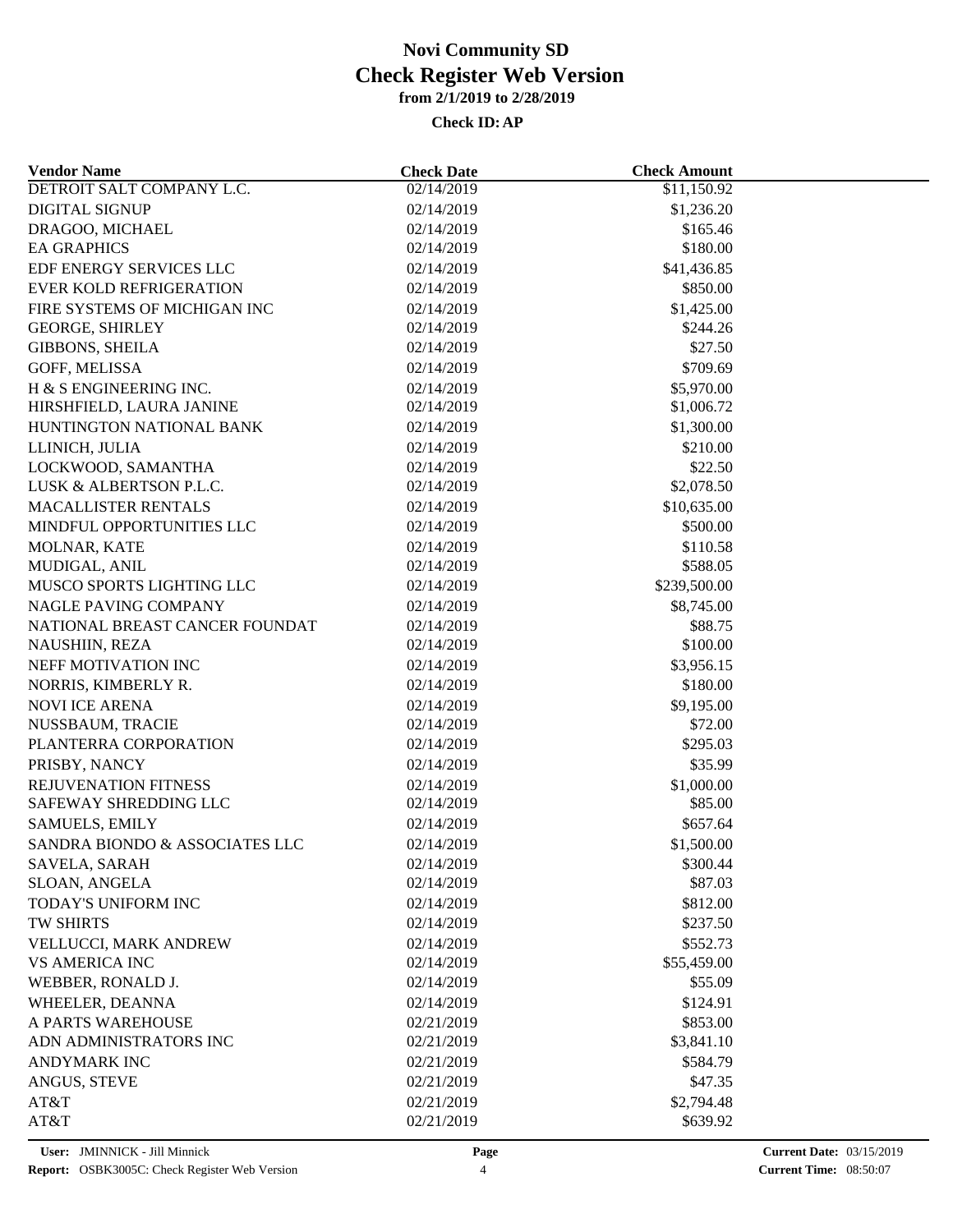| <b>Vendor Name</b>                               | <b>Check Date</b> | <b>Check Amount</b>       |  |
|--------------------------------------------------|-------------------|---------------------------|--|
| BEYER, TODD                                      | 02/21/2019        | \$495.00                  |  |
| <b>BHATNAGAR, VIDHU</b>                          | 02/21/2019        | \$114.84                  |  |
| BIG FROG CUSTOM T-SHIRT & MORE                   | 02/21/2019        | \$645.94                  |  |
| <b>BOCO ENTERPRISES INC</b>                      | 02/21/2019        | \$1,702.78                |  |
| <b>BURNS, HEIDELINDE</b>                         | 02/21/2019        | \$250.00                  |  |
| <b>CINTAS CORPORATION #31</b>                    | 02/21/2019        | \$156.93                  |  |
| <b>CLASSROOM ANTICS</b>                          | 02/21/2019        | \$2,175.00                |  |
| <b>CONSUMERS ENERGY</b>                          | 02/21/2019        | \$14,661.25               |  |
| <b>CUMMINS BRIDGEWAY LLC</b>                     | 02/21/2019        | \$108.16                  |  |
| DUCKLOW, COREY                                   | 02/21/2019        | \$149.96                  |  |
| <b>EA GRAPHICS</b>                               | 02/21/2019        | \$210.00                  |  |
| EQUIVEST FINANCIAL ADVISORS LL                   | 02/21/2019        | \$50.00                   |  |
| FISHER, BEN                                      | 02/21/2019        | \$470.20                  |  |
| <b>GENITTI'S</b>                                 | 02/21/2019        | \$500.00                  |  |
| <b>GOODWILL INDUSTRIES OF GREATER</b>            | 02/21/2019        | \$5,593.44                |  |
| HARTKE, AMANDA                                   | 02/21/2019        | \$23.92                   |  |
| HTWE, KHIN                                       | 02/21/2019        | \$343.00                  |  |
| HUANG, CHRIS                                     | 02/21/2019        | \$1,263.61                |  |
| <b>INTEGRITY TESTING &amp; SAFETY ADM</b>        | 02/21/2019        | \$150.00                  |  |
| <b>IYER, PRIYA</b>                               | 02/21/2019        | \$63.14                   |  |
| JOHNSON CONTROLS FIRE PROTECTI                   | 02/21/2019        | \$780.00                  |  |
| <b>JOSTENS INC</b>                               | 02/21/2019        | \$2,203.60                |  |
| KATHERINE'S CATERING & SPECIAL                   | 02/21/2019        | \$500.00                  |  |
| KOSMOWSKI, DENNIS                                | 02/21/2019        | \$54.99                   |  |
| LETARTE, NICHOLAS                                | 02/21/2019        | \$109.61                  |  |
| MALBON, JOANNE M.                                | 02/21/2019        | \$170.99                  |  |
| <b>MARRIOTT</b>                                  | 02/21/2019        |                           |  |
| MCKAIG, HEATHER                                  | 02/21/2019        | \$12,511.02<br>\$1,940.32 |  |
| MCMASTER-CARR SUPPLY COMPANY                     | 02/21/2019        | \$2,049.34                |  |
|                                                  |                   |                           |  |
| MESSA (MICHIGAN EDUCATION SPEC                   | 02/21/2019        | \$588,807.67              |  |
| MOORE, JANELLE<br>NICHOLS PAPER & SUPPLY COMPANY | 02/21/2019        | \$210.73                  |  |
|                                                  | 02/21/2019        | \$25,663.10               |  |
| OAKLAND COUNTY TREASURER                         | 02/21/2019        | \$1,411.32                |  |
| OAKLAND SCHOOLS                                  | 02/21/2019        | \$735.00                  |  |
| OAKLAND UNIVERSITY                               | 02/21/2019        | \$650.08                  |  |
| <b>OBSERVER &amp; ECCENTRIC/MICHIGAN.</b>        | 02/21/2019        | \$157.20                  |  |
| PATEL, JAYSHREE                                  | 02/21/2019        | \$297.66                  |  |
| PROVIDENCE OCCUPATIONAL HEALTH                   | 02/21/2019        | \$79.00                   |  |
| <b>REV ROBOTICS LLC</b>                          | 02/21/2019        | \$789.43                  |  |
| SERVICAR OF MICHIGAN INC.                        | 02/21/2019        | \$1,157.00                |  |
| SKATETIME SCHOOL PROGRAMS OF I                   | 02/21/2019        | \$4,264.00                |  |
| <b>SMITH, JENNIFER</b>                           | 02/21/2019        | \$127.59                  |  |
| ST. JOHN, KYLE                                   | 02/21/2019        | \$358.26                  |  |
| <b>STATE OF MICHIGAN</b>                         | 02/21/2019        | \$500.00                  |  |
| SURE RIDE TRANSPORATION LLC                      | 02/21/2019        | \$750.00                  |  |
| TEEGALA, NIRANJAN                                | 02/21/2019        | \$405.20                  |  |
| THE ROBOT SPACE                                  | 02/21/2019        | \$809.91                  |  |
| TW SHIRTS                                        | 02/21/2019        | \$512.00                  |  |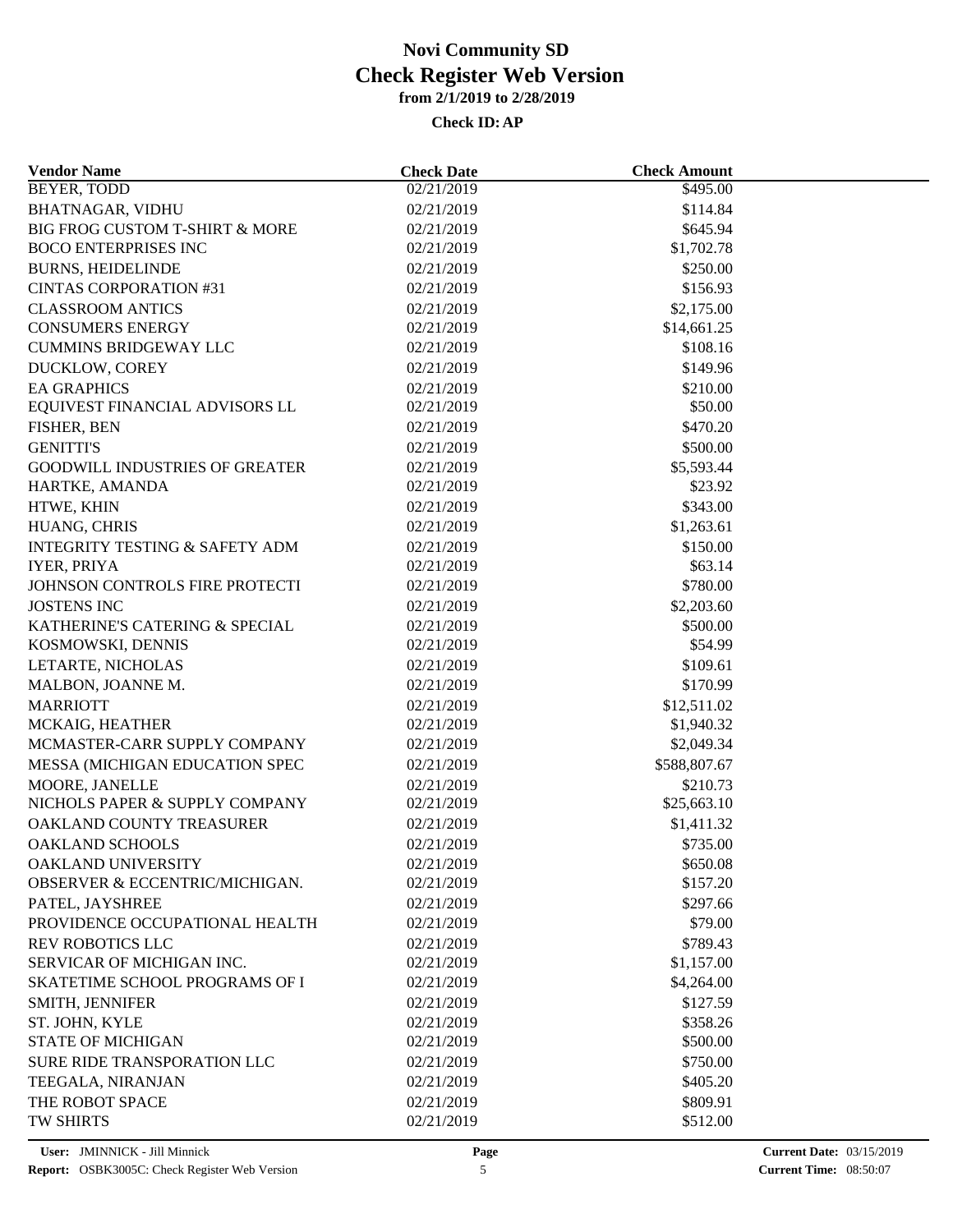| <b>Vendor Name</b>                                   | <b>Check Date</b>        | <b>Check Amount</b>  |  |
|------------------------------------------------------|--------------------------|----------------------|--|
| <b>VEX ROBOTICS INC</b>                              | 02/21/2019               | \$641.60             |  |
| <b>VSC INC</b>                                       | 02/21/2019               | \$6,588.00           |  |
| <b>WAYNE RESA</b>                                    | 02/21/2019               | \$750.00             |  |
| <b>BERNDT &amp; ASSOCIATES PC</b>                    | 02/25/2019               | \$540.12             |  |
| <b>CHAPTER 13 TRUSTEE</b>                            | 02/25/2019               | \$50.00              |  |
| <b>MISDU</b>                                         | 02/25/2019               | \$1,729.00           |  |
| PENNSYLVANIA HIGHER ED ASSISTA                       | 02/25/2019               | \$184.18             |  |
| PIONEER CREDIT RECOVERY INC.                         | 02/25/2019               | \$44.98              |  |
| UNITED STATES TREASURY                               | 02/25/2019               | \$62.00              |  |
| A & R REPAIRS BAKER'S KNEAD IN                       | 02/28/2019               | \$180.00             |  |
| ABDALLAH, JESSICA LYNN                               | 02/28/2019               | \$78.07              |  |
| ALLEGRA MARKETING PRINT MAIL -                       | 02/28/2019               | \$956.42             |  |
| AMIN, MONA                                           | 02/28/2019               | \$85.00              |  |
| ANGUS, STEVE                                         | 02/28/2019               | \$74.85              |  |
| ARMSTRONG, ROBERT                                    | 02/28/2019               | \$812.51             |  |
| AVENTRIC TECHNOLOGIES LLC                            | 02/28/2019               | \$1,098.00           |  |
| <b>AVONDALE HIGH SCHOOL</b>                          | 02/28/2019               | \$45.00              |  |
| <b>BAUMBICK, LISA</b>                                | 02/28/2019               | \$250.00             |  |
| <b>BIG TOMMY'S PARTHENON</b>                         | 02/28/2019               | \$649.48             |  |
| <b>BRUCE TURNER PHOTOGRAPHY</b>                      | 02/28/2019               | \$500.00             |  |
| CHURCH, PATI                                         | 02/28/2019               | \$373.00             |  |
| <b>CINTAS CORPORATION #31</b>                        | 02/28/2019               | \$422.31             |  |
| <b>CITY OF FARMINGTON HILLS</b>                      | 02/28/2019               | \$375.00             |  |
| COSMAN, DAVID                                        | 02/28/2019               | \$75.73              |  |
| COURTYARD BY MARRIOTT-GRAND RA                       | 02/28/2019               | \$3,838.98           |  |
| DAVIDS GOLD MEDAL SPORTS                             | 02/28/2019               | \$433.42             |  |
| DEINEK, KIMBERLY                                     | 02/28/2019               | \$40.84              |  |
| DIAL, JEANNE                                         | 02/28/2019               | \$82.91              |  |
| DICRISTOFARO, DANIEL P.                              | 02/28/2019               | \$185.00             |  |
| DIDIO, JAMES                                         | 02/28/2019               | \$40.00              |  |
| DIRECT ENERGY BUSINESS INC                           | 02/28/2019               | \$38,464.17          |  |
| DURHAM, NOEL                                         | 02/28/2019               | \$42.31              |  |
| <b>EA GRAPHICS</b>                                   | 02/28/2019               | \$3,515.00           |  |
| <b>EA GRAPHICS</b>                                   | 02/28/2019               | \$446.25             |  |
| EGLI, JENNIFER                                       | 02/28/2019               | \$142.00             |  |
| <b>EXECUTIVE ENERGY SERVICES LLC</b>                 | 02/28/2019               | \$400.00             |  |
| FARRIS, CATHERINE M.                                 | 02/28/2019               | \$60.00              |  |
| <b>FOUST, BRIAN</b>                                  | 02/28/2019               | \$400.00             |  |
|                                                      |                          |                      |  |
| FREISE, OLIVER<br><b>GALE: A CENGAGE LEARNING CO</b> | 02/28/2019<br>02/28/2019 | \$755.94<br>\$121.55 |  |
|                                                      |                          |                      |  |
| <b>GARCIA, AMY</b>                                   | 02/28/2019               | \$50.00              |  |
| GRAY, ALLISON                                        | 02/28/2019               | \$55.71              |  |
| <b>GRAY, KAITLIN</b>                                 | 02/28/2019               | \$143.88             |  |
| <b>GREAT LAKES FURNITURE SUPPLY I</b>                | 02/28/2019               | \$16,206.40          |  |
| <b>GREBINSKI, KRISTEN</b>                            | 02/28/2019               | \$405.00             |  |
| <b>GRIFFIN, DASHA</b>                                | 02/28/2019               | \$28.32              |  |
| H & S ENGINEERING INC.                               | 02/28/2019               | \$2,187.00           |  |
| HARRINGTON, SUE                                      | 02/28/2019               | \$56.26              |  |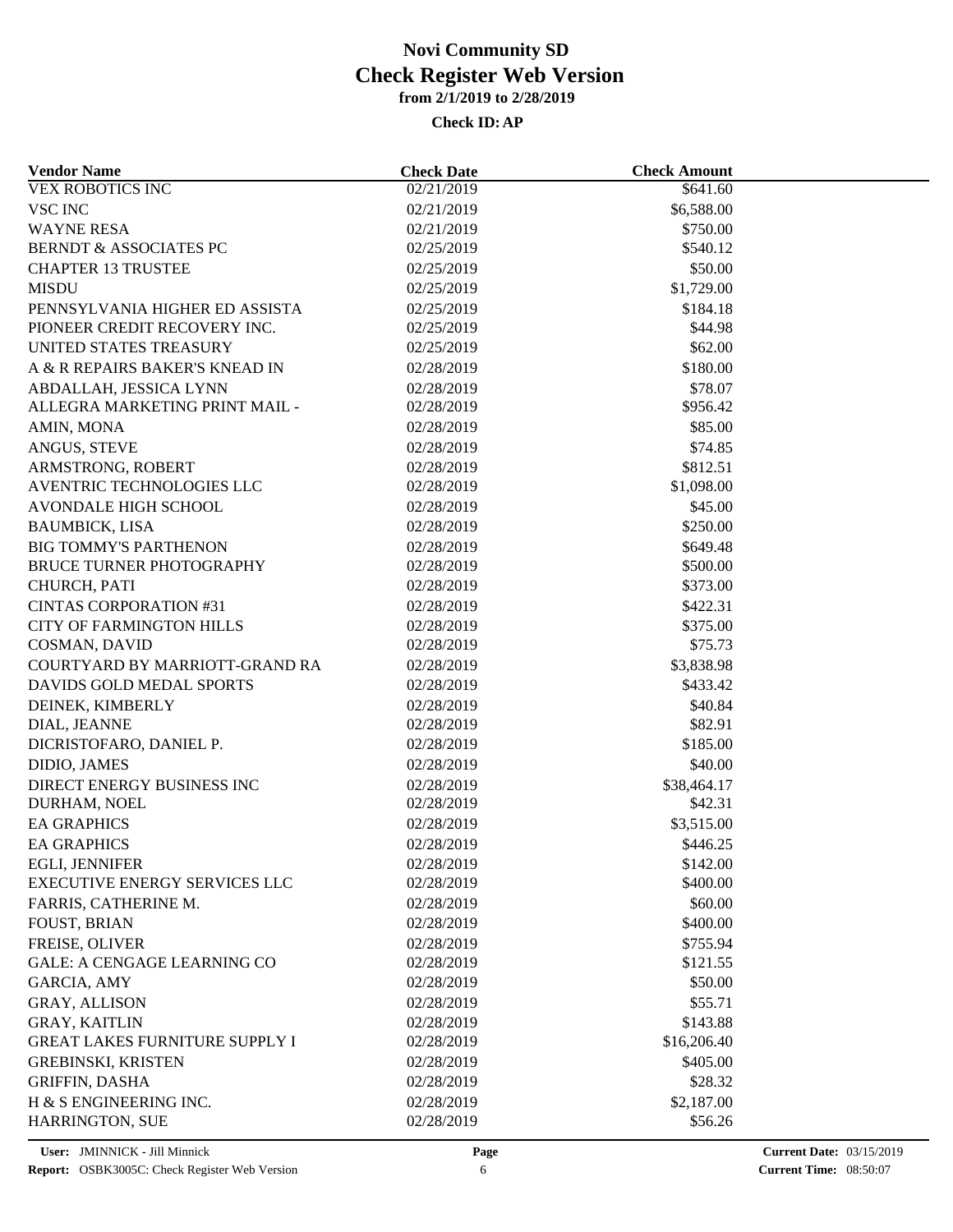| <b>Vendor Name</b>                   | <b>Check Date</b> | <b>Check Amount</b> |  |
|--------------------------------------|-------------------|---------------------|--|
| HOCKING, MARY                        | 02/28/2019        | \$62.90             |  |
| HOWELL HIGH SCHOOL                   | 02/28/2019        | \$185.00            |  |
| HUANG, CHRIS                         | 02/28/2019        | \$801.94            |  |
| HUYCK, AMANDA                        | 02/28/2019        | \$57.85             |  |
| <b>INTERIOR ENVIRONMENTS LLC</b>     | 02/28/2019        | \$2,078.60          |  |
| <b>INTERSTATE RESTORATION LLC</b>    | 02/28/2019        | \$270.90            |  |
| <b>IYER, PRIYA</b>                   | 02/28/2019        | \$198.99            |  |
| KASHIMA, MYRIAN                      | 02/28/2019        | \$53.29             |  |
| KLIEBERT, JAMIE                      | 02/28/2019        | \$220.83            |  |
| KURAPATI, ANIL                       | 02/28/2019        | \$3,954.48          |  |
| KUWANO, TSUBASA                      | 02/28/2019        | \$918.75            |  |
| KWASNIEWICZ, SUZANNE                 | 02/28/2019        | \$85.00             |  |
| LOYA, IBIS                           | 02/28/2019        | \$600.00            |  |
| LOYD, RONALD T.                      | 02/28/2019        | \$500.00            |  |
| MCKAIG, HEATHER                      | 02/28/2019        | \$1,209.52          |  |
| MCOSKER, PAUL                        | 02/28/2019        | \$9.25              |  |
| MENA, WILLIAM J.                     | 02/28/2019        | \$166.26            |  |
| MICHIGAN H.S. ATHLETIC ASSOC.        | 02/28/2019        | \$2,172.00          |  |
| MICHIGAN HEALTH COUNCIL              | 02/28/2019        | \$24,375.00         |  |
| MICHIGAN HIGH SCHOOL SNOWBOARD       | 02/28/2019        | \$720.00            |  |
| MULHALL, CAROL                       | 02/28/2019        | \$56.35             |  |
| MUSIC THEATRE INTERNATIONAL          | 02/28/2019        | \$1,378.99          |  |
| <b>OAKLAND SCHOOLS</b>               | 02/28/2019        | \$37,671.75         |  |
| OFFICER-THOMAS, DEITRA               | 02/28/2019        | \$180.00            |  |
| <b>OZARK DELIGHT</b>                 | 02/28/2019        | \$207.14            |  |
| PHEIFFER, TODD ERIC                  | 02/28/2019        | \$250.00            |  |
| PLANTE & MORAN CRESA LLC             | 02/28/2019        | \$6,512.18          |  |
| PLYMOUTH CANTON COMMUNITY SCHO       | 02/28/2019        | \$100.00            |  |
| PLYMOUTH LACROSSE ATHLETIC ASS       | 02/28/2019        | \$655.00            |  |
| PLYMOUTH PT SPECIALISTS              | 02/28/2019        | \$3,054.55          |  |
| PSAT/NMSQT                           | 02/28/2019        | \$8,284.00          |  |
| R.W. MEAD & SONS INC.                | 02/28/2019        | \$5,056.97          |  |
| RAJATHIRAN, SHANTHY                  | 02/28/2019        | \$48.73             |  |
| REGOLI, D. MAI THI                   | 02/28/2019        | \$2,326.42          |  |
| REJUVENATION FITNESS                 | 02/28/2019        | \$1,000.00          |  |
| <b>REV ROBOTICS LLC</b>              | 02/28/2019        | \$202.73            |  |
| RONNING, ADAM                        | 02/28/2019        | \$120.00            |  |
| SAMULSKI, BRIAN                      | 02/28/2019        | \$150.00            |  |
| <b>SCHEER MAGIC PRODUCTION INC</b>   | 02/28/2019        | \$1,390.00          |  |
| SCHOOLPICTURES.COM                   | 02/28/2019        | \$12,310.87         |  |
| <b>SCIENCE ALIVE</b>                 | 02/28/2019        | \$2,435.00          |  |
| <b>SCS IMAGE GROUP</b>               | 02/28/2019        | \$4,660.00          |  |
|                                      |                   |                     |  |
| <b>SEAHOLM HIGH SCHOOL</b>           | 02/28/2019        | \$49.00             |  |
| <b>SEG WORKERS COMPENSATION FUND</b> | 02/28/2019        | \$9,618.00          |  |
| SHETTY, NIDHI                        | 02/28/2019        | \$29.90             |  |
| SOUND ENGINEERING INC                | 02/28/2019        | \$1,019.50          |  |
| SOUTH LYON COMMUNITY SCHOOLS         | 02/28/2019        | \$300.00            |  |
| SZLAGA, ELIZABETH ANNE               | 02/28/2019        | \$709.84            |  |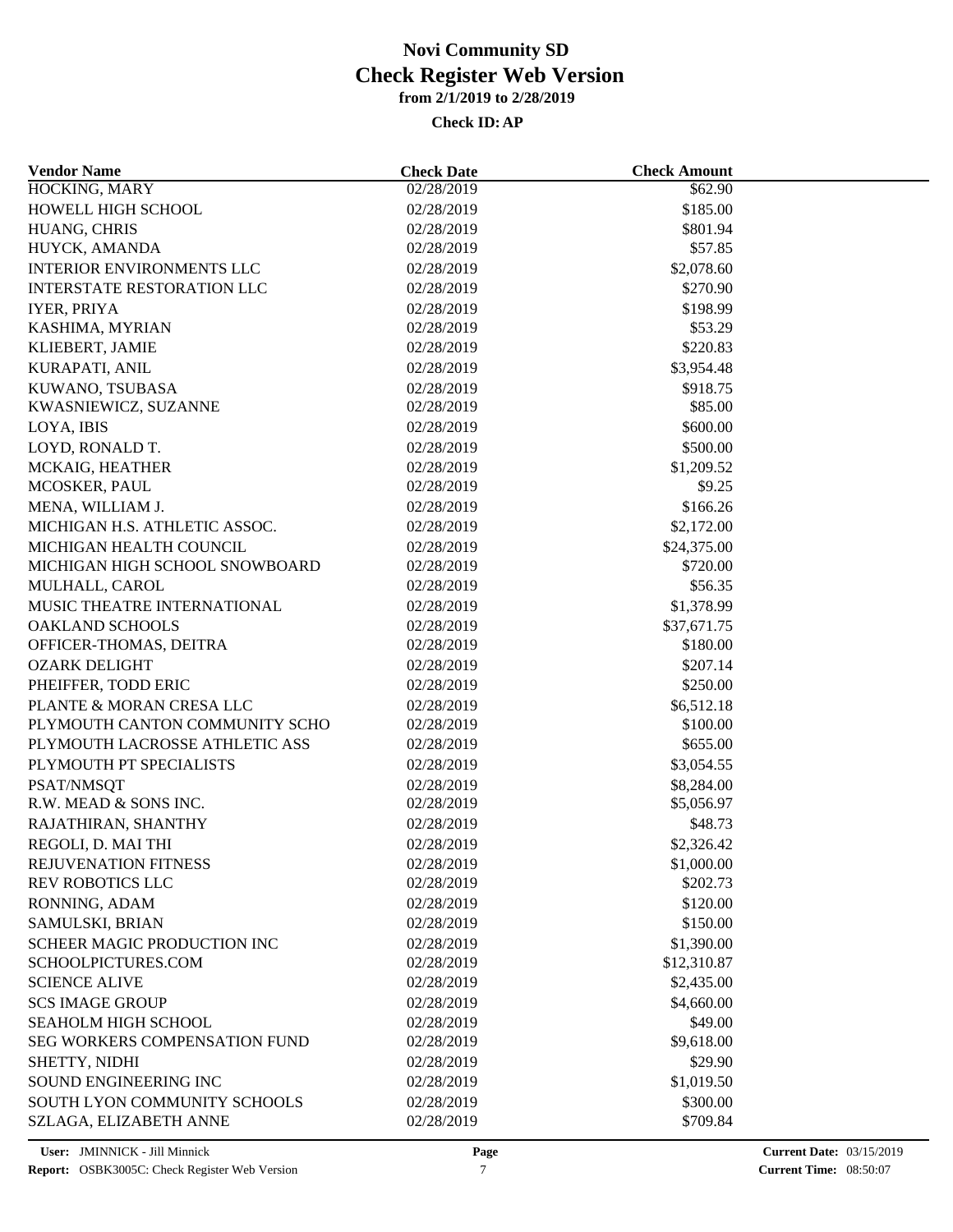| <b>Vendor Name</b>             | <b>Check Date</b> | <b>Check Amount</b>   |                |
|--------------------------------|-------------------|-----------------------|----------------|
| <b>TEAM SPORTS INC</b>         | 02/28/2019        | \$732.00              |                |
| TEEGALA, NIRANJAN              | 02/28/2019        | \$392.31              |                |
| THE ARGUS-PRESS COMPANY        | 02/28/2019        | \$604.39              |                |
| TOTAL PERFORMANCE TRAINING CEN | 02/28/2019        | \$3,690.00            |                |
| TRAINOR, LISA                  | 02/28/2019        | \$191.44              |                |
| <b>TW SHIRTS</b>               | 02/28/2019        | \$479.00              |                |
| <b>VAERA, SANDEEP</b>          | 02/28/2019        | \$85.00               |                |
| VANGORDER, KATHRYN             | 02/28/2019        | \$57.57               |                |
| VERMA, ASHISH                  | 02/28/2019        | \$219.39              |                |
| WAANANEN, NIKKI                | 02/28/2019        | \$83.06               |                |
| <b>WAGEWORKS INC</b>           | 02/28/2019        | \$843.76              |                |
| WEST BLOOMFIELD SCHOOL DISTRIC | 02/28/2019        | \$28,308.63           |                |
|                                |                   | <b>Issued:</b>        | \$281,331.83   |
|                                |                   | <b>Reversed:</b>      | \$1,061.27     |
|                                |                   | <b>Cancelled:</b>     | \$2,575,591.14 |
| <b>AP Checks Processed:</b>    | 348               | <b>AP Bank Total:</b> | \$2,857,984.24 |
| <b>Total Checks Processed:</b> | 348               | <b>Grand Total:</b>   | \$2,857,984.24 |